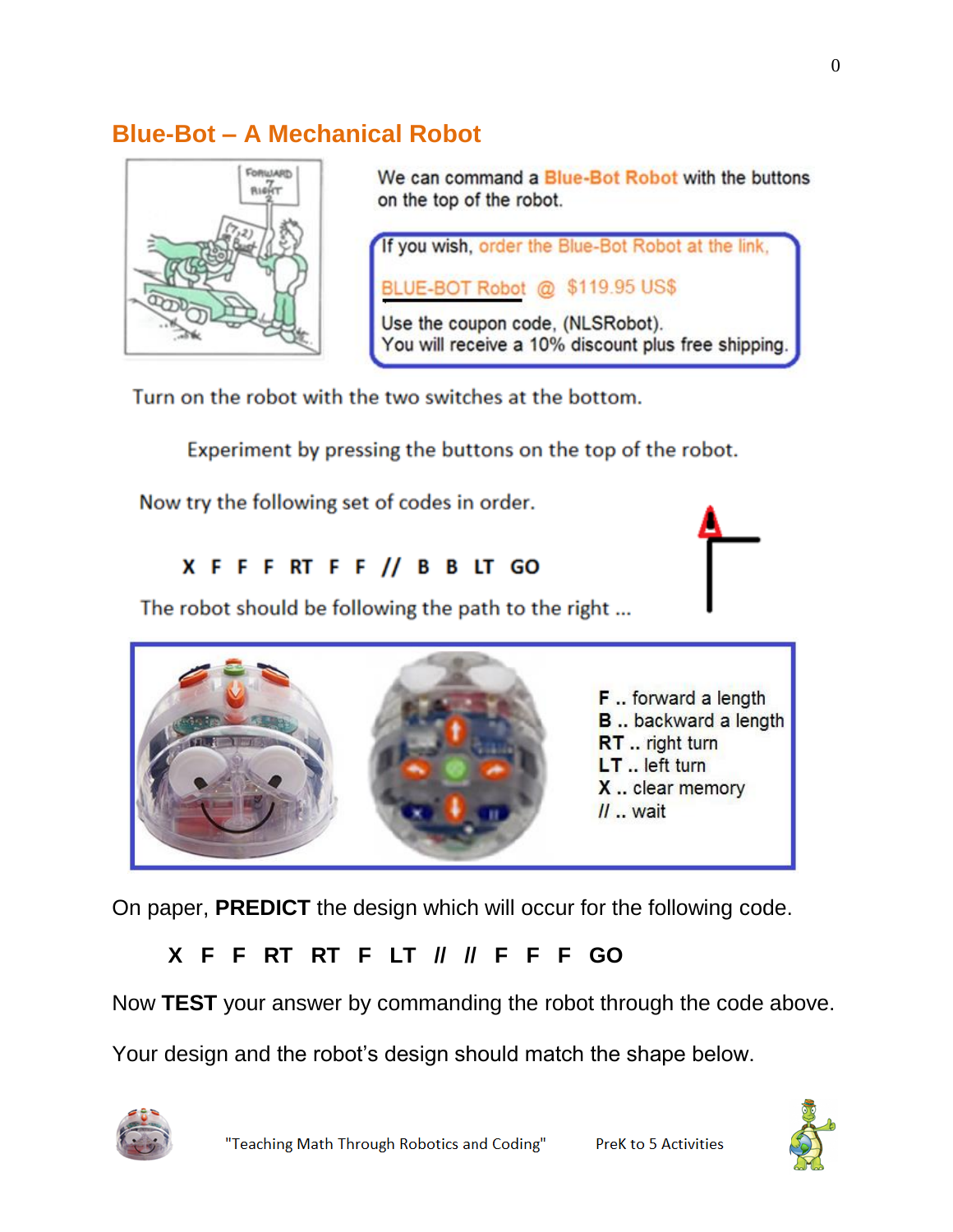

**EXPERIMENT** with the code by pressing the buttons and noting the result.

# **THE ROBOT PLAN SHEET**



Mark the robot's's start position with a ...  $\triangle$ 







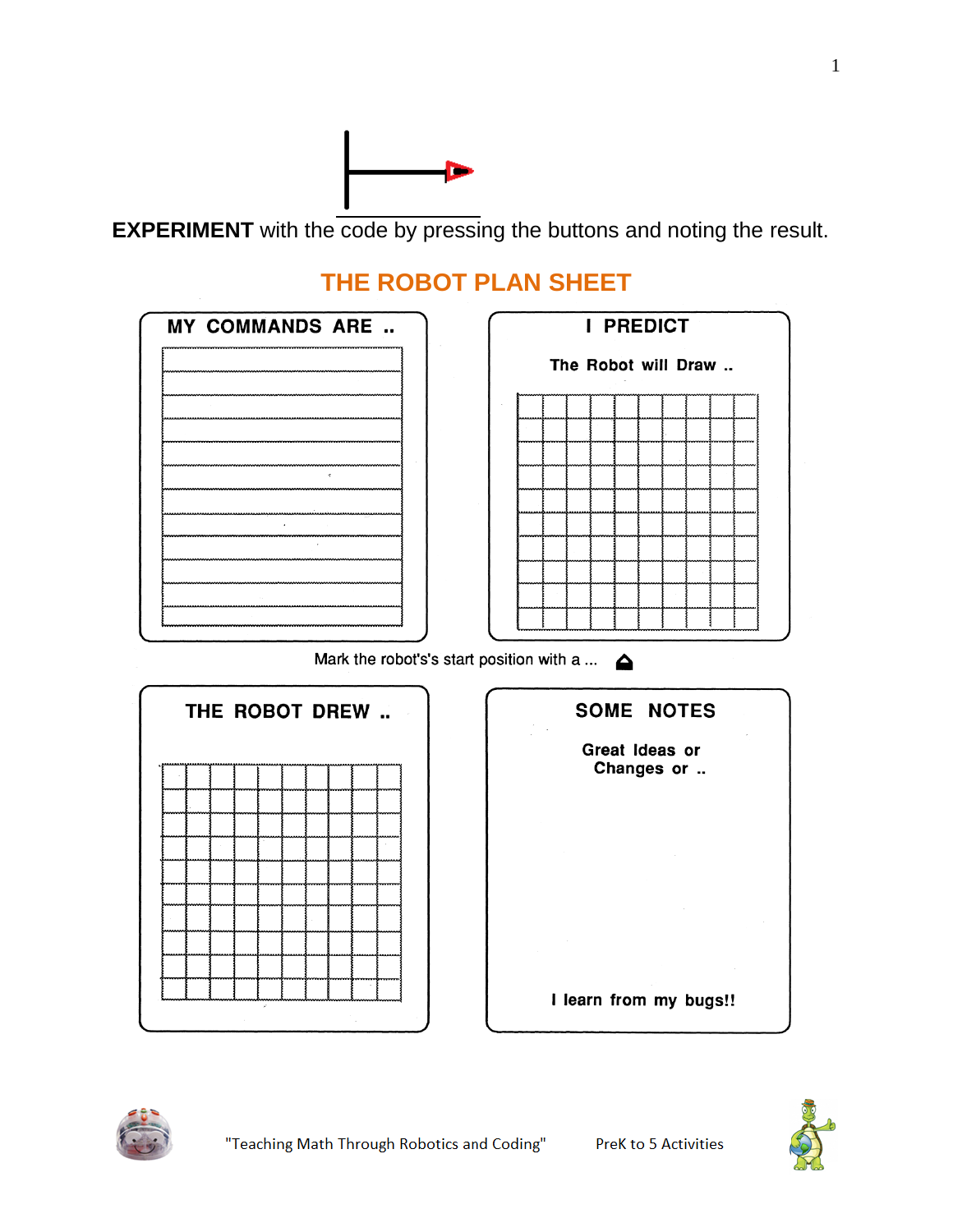

We can command a Blue-Bot Robot with the buttons on the top of the robot.

If you wish, order the Blue-Bot Robot at the link, BLUE-BOT Robot @ \$119.95 US\$ Use the coupon code, (NLSRobot). You will receive a 10% discount plus free shipping.

## **Think .. Predict the Shape .. Code**

**THINK THROUGH** each line of code below. Then **PREDICT** each shape by drawing it on paper. Then **CODE** the robot to **TEST** your prediction.

| i) X F F F // RT F F LT // F F F GO                     |
|---------------------------------------------------------|
| ii) X F F LT LT B B RT RT F // RT GO                    |
| iii) X RT // F F RT F F RT // F F RT // F F GO          |
| iv) $X$ F RT $\#$ F LT $\#$ F RT $\#$ F LT $\#$ F RT GO |

## **Challenge #1**

**Challenge** a partner**.** Think through and **Write a Line of Code** on paper. On a hidden paper, draw the resulting design that you expect. Now have your partner **PREDICT** the shape by drawing it on paper. **COMPARE** the two **PREDICTIONS. DISCUSS** results and make corrections. Now **CODE** the robot to **TEST** both predictions.

i)

ii)

iii)



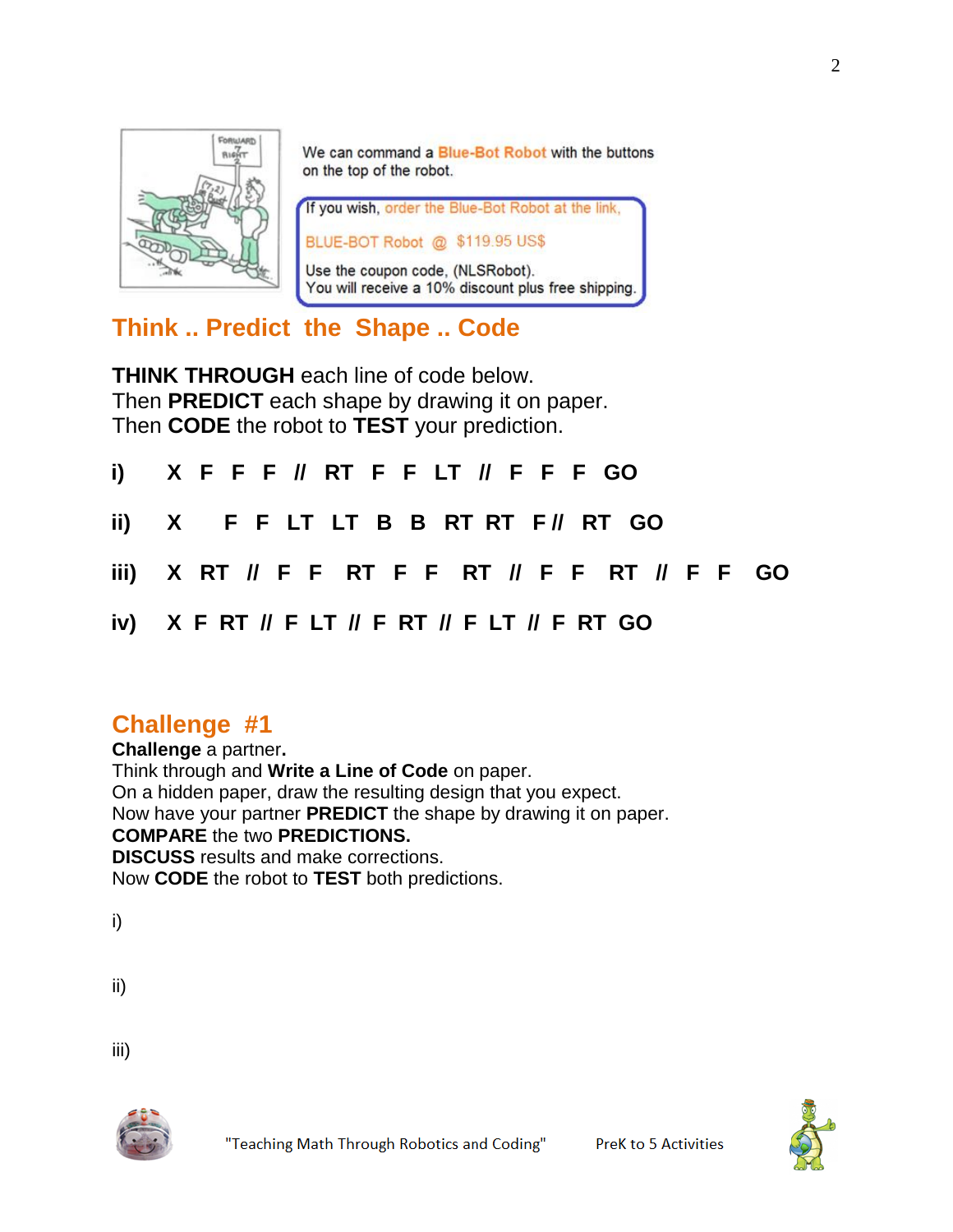# **Creating Shapes by Coding**

**WRITE CODE** that commands your robot to design each shape below. (If the START is not given, choose the START Point and Direction.) Then **TEST YOUR CODE** by commanding your robot.



The code is:

iv)

The code is:

The code is:

# **Estimation**

Design a landscape on the floor on grid paper where the grid is the length of the Blue-Bot. Place obstacles on the grid. Begin with 2 or 3 obstacles.



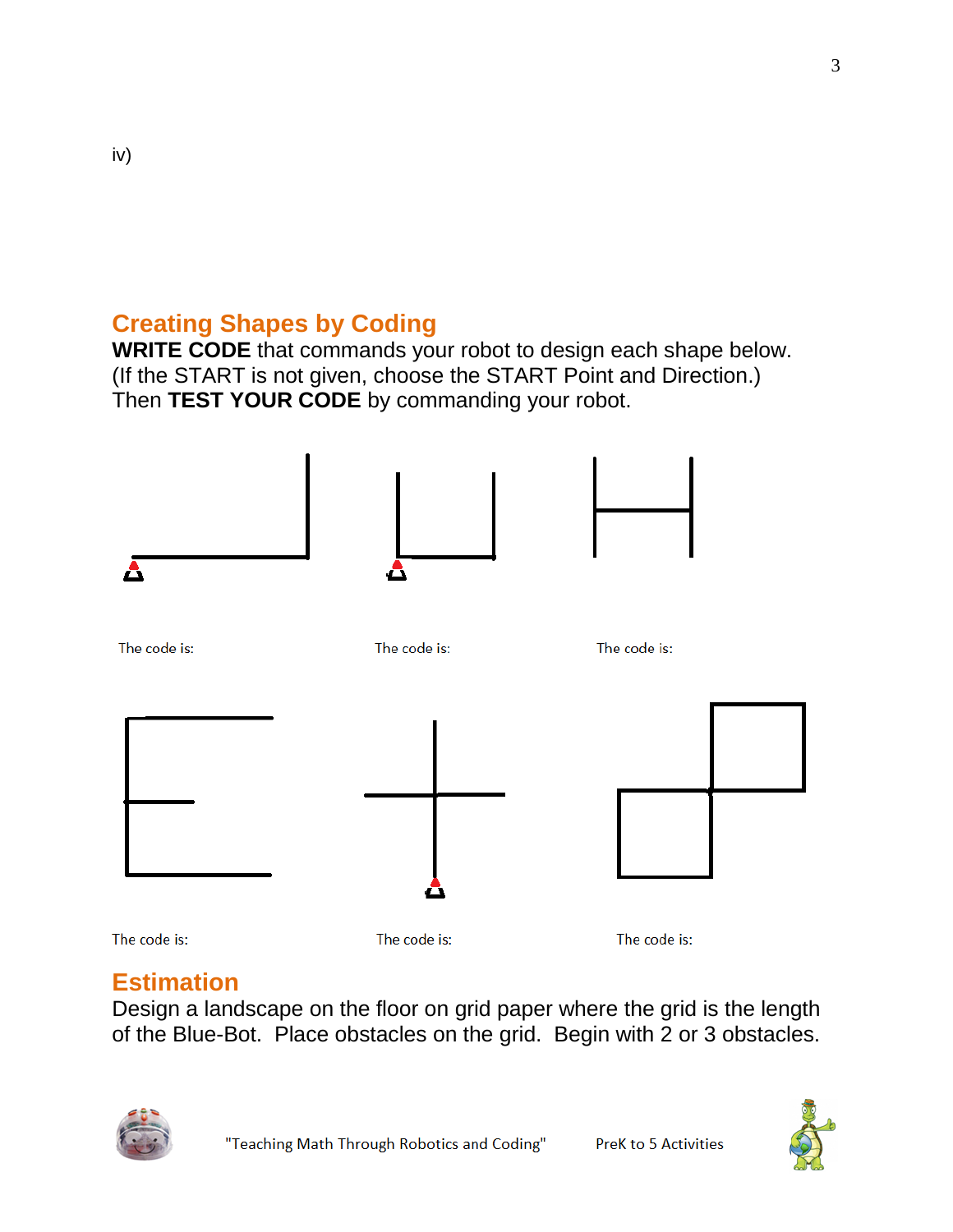**ESTIMATE** distances and on paper, write a line of code that you feel would command the robot to move from present position and reach a **GOAL.** 



Now TEST your estimates by keying in your code on the robot. Make corrections in the code and try again.

- Now repeat the above with various trips 1. exactly 2 turns allowed in the trip
	-
	- 2. the robot can only make right turns
	- 3. the robot can only make left turns

# **The Blue-Bot Adds and Subtracts**

#### **The Setup**

Form a straight line by on a grid where one robot length is the distance between lines as shown below. Begin with the robot on a line with it's nose just before the line as shown.

Mark that point … **0**

Now command the robot with the code **… X F // GO**

Use a marker to mark that point … **1**

Continue with this process to mark the points **.. 2 ..** then **3 ..** then **4 ..** to **10**





For the following line of code**:**

## **X F F // F // B B // GO**

First draw the line on a separate sheet of paper labelled with numbers.

**PREDICT** the final location of the robot.



Then **TEST** your answer by keying the code into the robot keyboard.



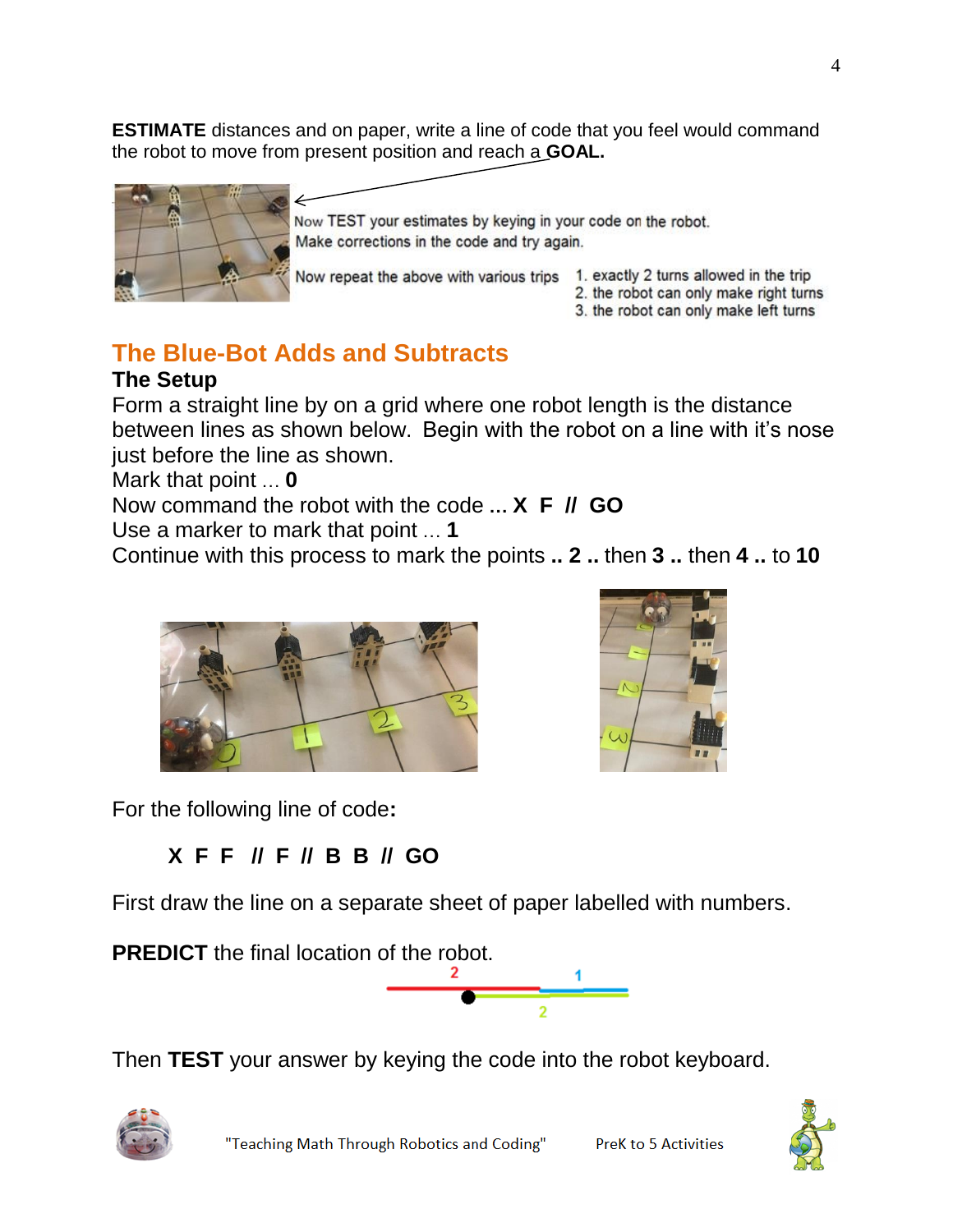#### **X F F // F // B B // GO**

Then translate above code to the following number sentence:

**2 + 1 - 2 = 1**

… which reads: **2** forward **followed by** 1 forward **followed by** 2 back.

… **=** is **EQUALS**. It asks for the final position, (where is the robot?) Repeat the above steps for each of the following lines of code.

| i) $X$ F F F $\#$ F F $\#$ B B B GO                |  |  |  |  |  |  |  |
|----------------------------------------------------|--|--|--|--|--|--|--|
| ii) $X$ F F F F $\parallel$ B $\parallel$ F F F GO |  |  |  |  |  |  |  |
| iii) XFFFFF // BBB // FFGO                         |  |  |  |  |  |  |  |

Write a few lines of code like the examples above. Then give the lines to your partner who should repeat the steps above.

 **i)**

- **ii)**
- **iii)**

Given the following number sentence, complete the steps below it.

#### **3 + 2 + 1 - 2 =**

- … which reads …
- $\ldots$  = means  $\ldots$

The corresponding code for the robot is …

**TEST** the answer by keying in the code and testing the robot's final position.